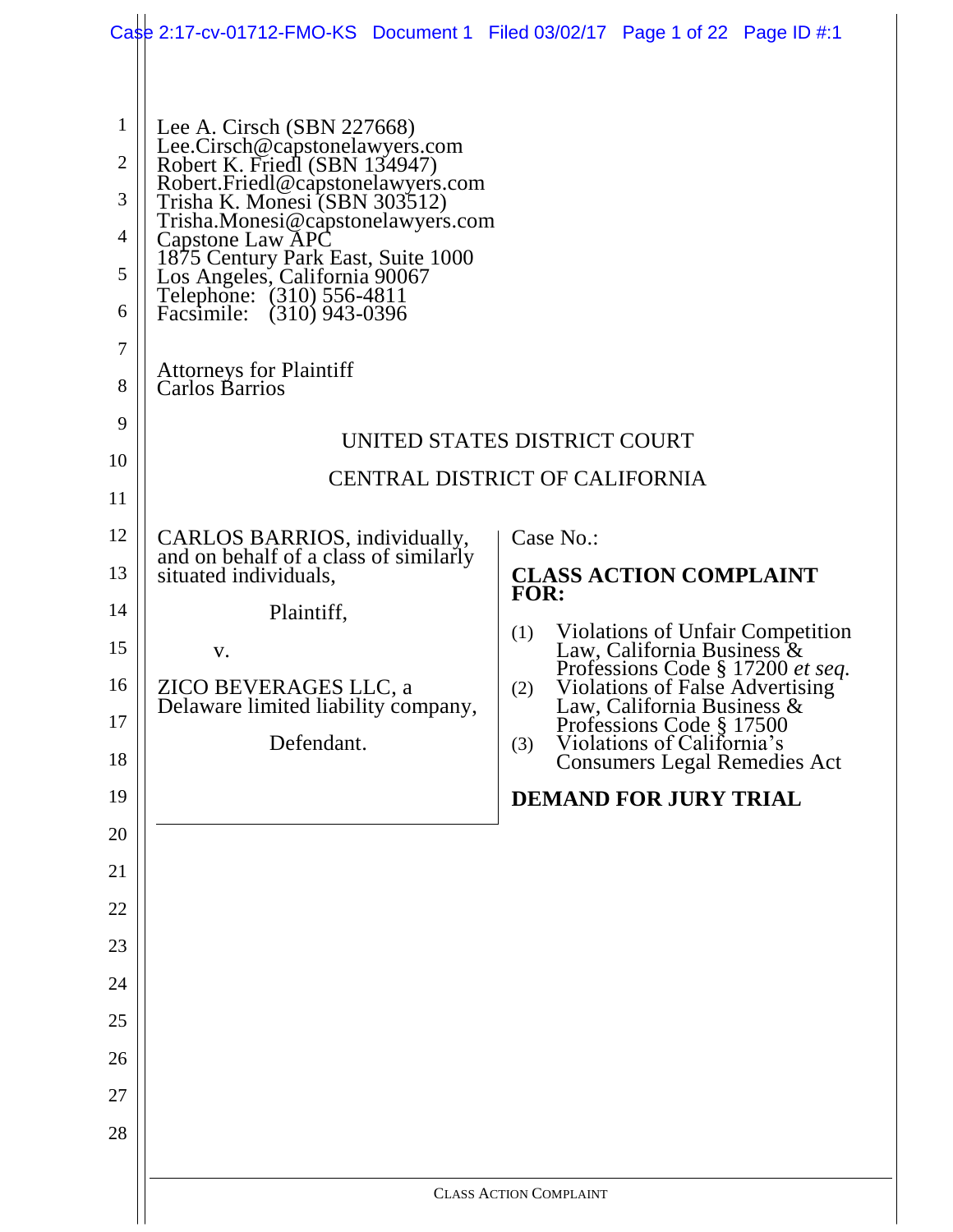1 2

3

4

5

6

7

# **INTRODUCTION**

1. Plaintiff Carlos Barrios ("Plaintiff") brings this action for himself and on behalf of all persons in the United States who purchased one or more containers of Zico 100% Coconut Water with the phrase "No Sugar Added" on its label or outer packaging ("Zico Coconut Water") created, manufactured, distributed, marketed, and/or sold by Zico Beverages, LLC and DOES 1-10 ("Defendant" or "Zico").

8 9 10 11 12 13 14 15 16 17 2. Plaintiff's action arises out of the unlawful "No Sugar Added" statements placed by Defendant on the labels and outer packaging of its Zico Coconut Water products. The Food and Drug Administration ("FDA") regulations promulgated pursuant to the Food, Drug, and Cosmetics Act of 1938 ("FDCA") specify the precise nutrient content claims concerning sugar that may be made on a food label. 21 C.F.R. § 101, Subpart D. Defendant's "No Sugar Added" claims on its Zico Coconut Water containers fail to comply with these requirements, as set forth below. As a result, Defendant has violated California's Sherman Law and consumer protection statutes, which wholly adopt the federal requirements.

18 19 20 21 3. In addition to violating FDA regulations, Defendant's "No Sugar Added" claims constitute flat-out false advertising under California's False Advertising Law because, on information and belief, Zico 100% Coconut Water does, in fact, contain added sugars.

22 23 24 25 26 27 4. In the United States more than one-third of adults are obese, and approximately seventeen percent of children and adolescents are obese. The obesity epidemic has been fueled, in part, by increased consumption of foods high in sugar. Obesity and excess sugar consumption, in turn, have been linked to a variety of health problems, including, but not limited to, heart disease, tooth decay and diabetes. As a result, consumers have become increasingly sugar

28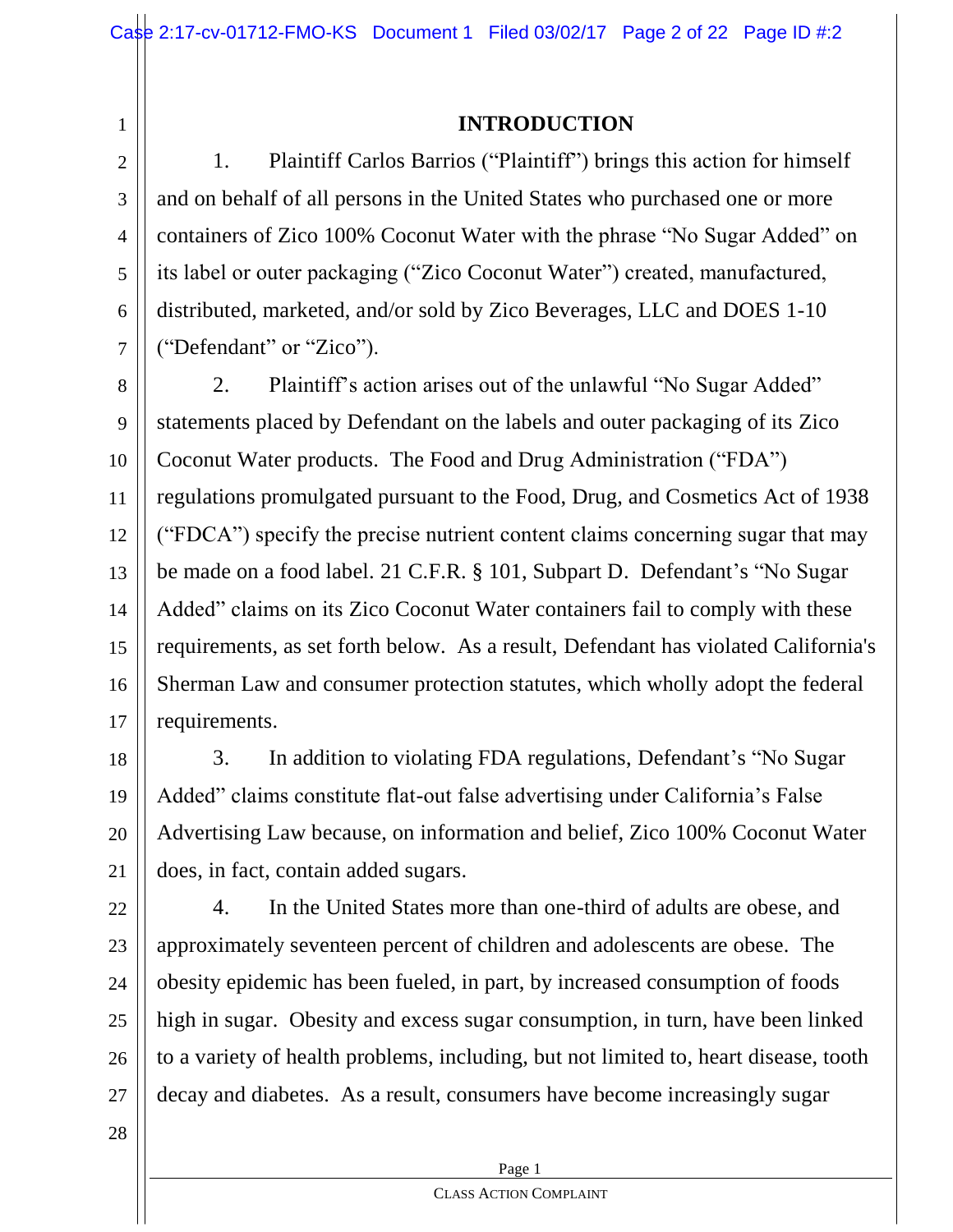conscious and attach importance to the statement "No Sugar Added" on the labels of food products.

 5. On information and belief, Defendant's Zico Coconut Water is among the most widely-distributed and purchased coconut water products in the United States.

 6. To profit from consumers' well-placed and increasing focus on sugar consumption, Defendant has prominently featured a "No Sugar Added" statement on the front label of its Zico Coconut Water containers. The images below depict the "No Sugar Added" statement as featured on the label ("No Sugar Added Label"):

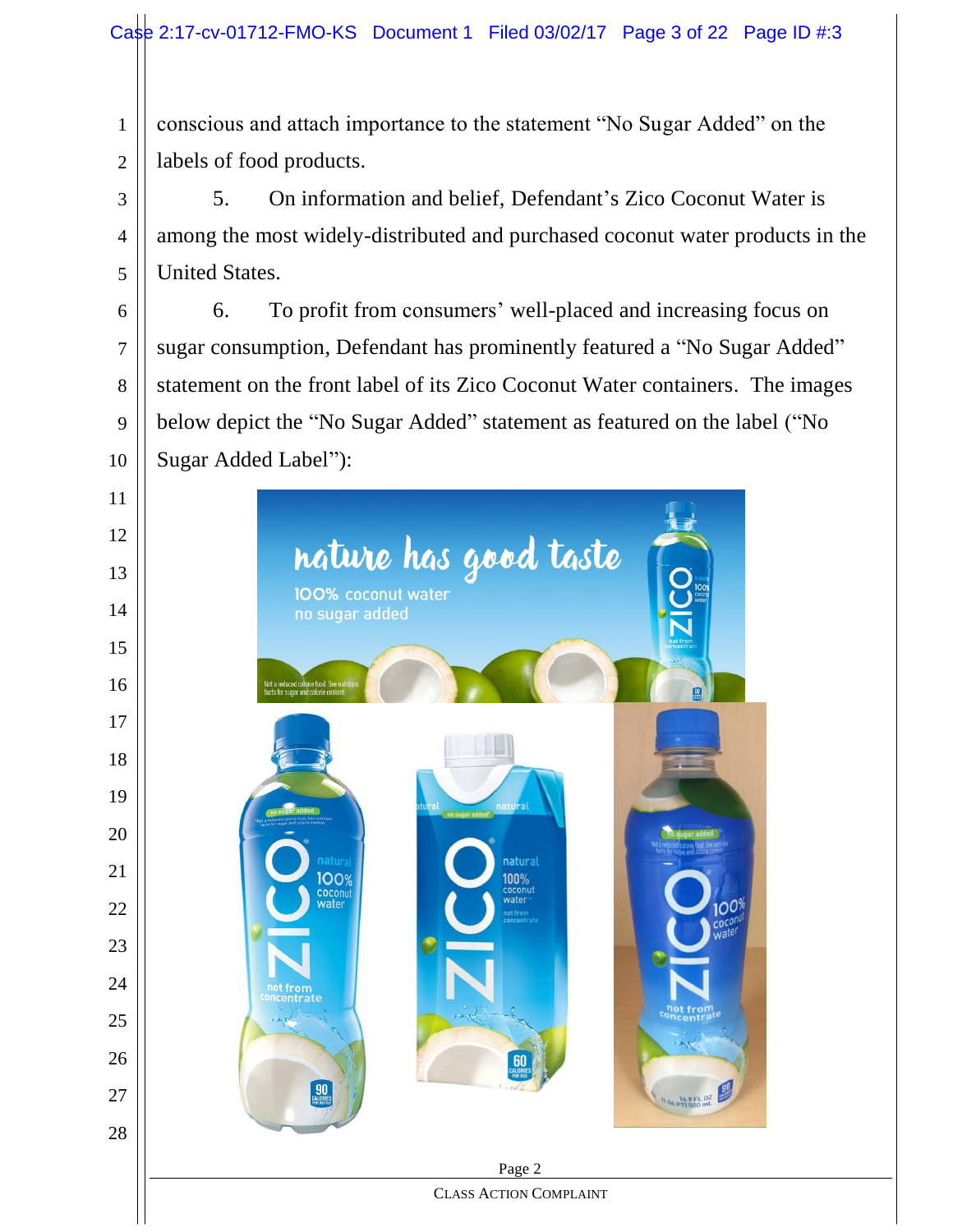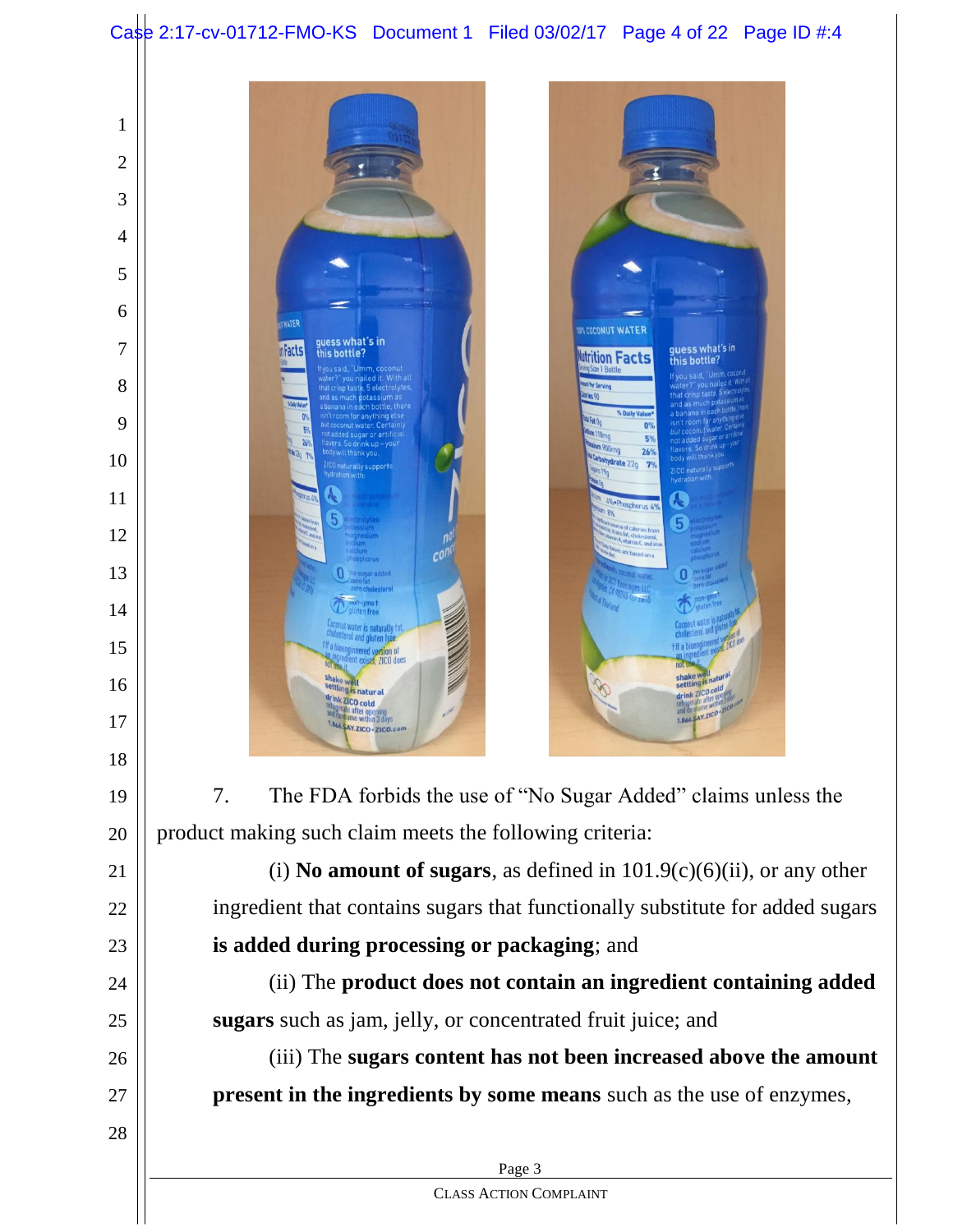except where the intended functional effect of the process is not to increase the sugars content of a food, and a functionally insignificant increase in sugars results; and

(iv) **The food that it resembles and for which it substitutes normally contains added sugars**; and

(v) The **product bears a statement that the food is not "low calorie" or "calorie reduced"** (unless the food meets the requirements for a "low" or "reduced calorie" food) **and that directs consumers' attention to the nutrition panel for further information on sugar and calorie content**. 1

11 12 13 14 15 8. Further, the FDA has stated that, "[i]n implementing the guidelines, the purpose of the 'no added sugar' claim is to present consumers with information that allows them to differentiate between similar foods that would normally be expected to contain added sugars, with respect to the presence or absence of added sugars.<sup>2</sup>

16 17 9. Thus, Defendant's No Sugar Added claims on Zico Coconut Water are in violation of FDA and state regulations because:

- 18 19 20 a. Sugar, or any other ingredient that contains sugars that functionally substitute for added sugars, is added during processing or packaging  $(21 \text{ C.F.R. } § 101.60(c)(i))$ ; and
	- b. The Zico Coconut Water does not resemble and substitute for a food that normally contains added sugars, including, without limitation, pure, or 100%, orange juice (21 C.F.R. § 101.60(c)(iv)).

24 25 10. Further, Defendant's No Sugar Added claims on Zico Coconut Water constitute false advertising separate and apart from the FDA's regulations

26

21

22

23

1

2

3

4

5

6

7

8

9

10

 $\overline{1}$ 1 *See* 21 C.F.R. § 101.60(c)(2)(emphasis added).

 $2^{2}$  58 Fed. Reg. 2302, 2327 (Jan. 6, 1993).

28

27

Page 4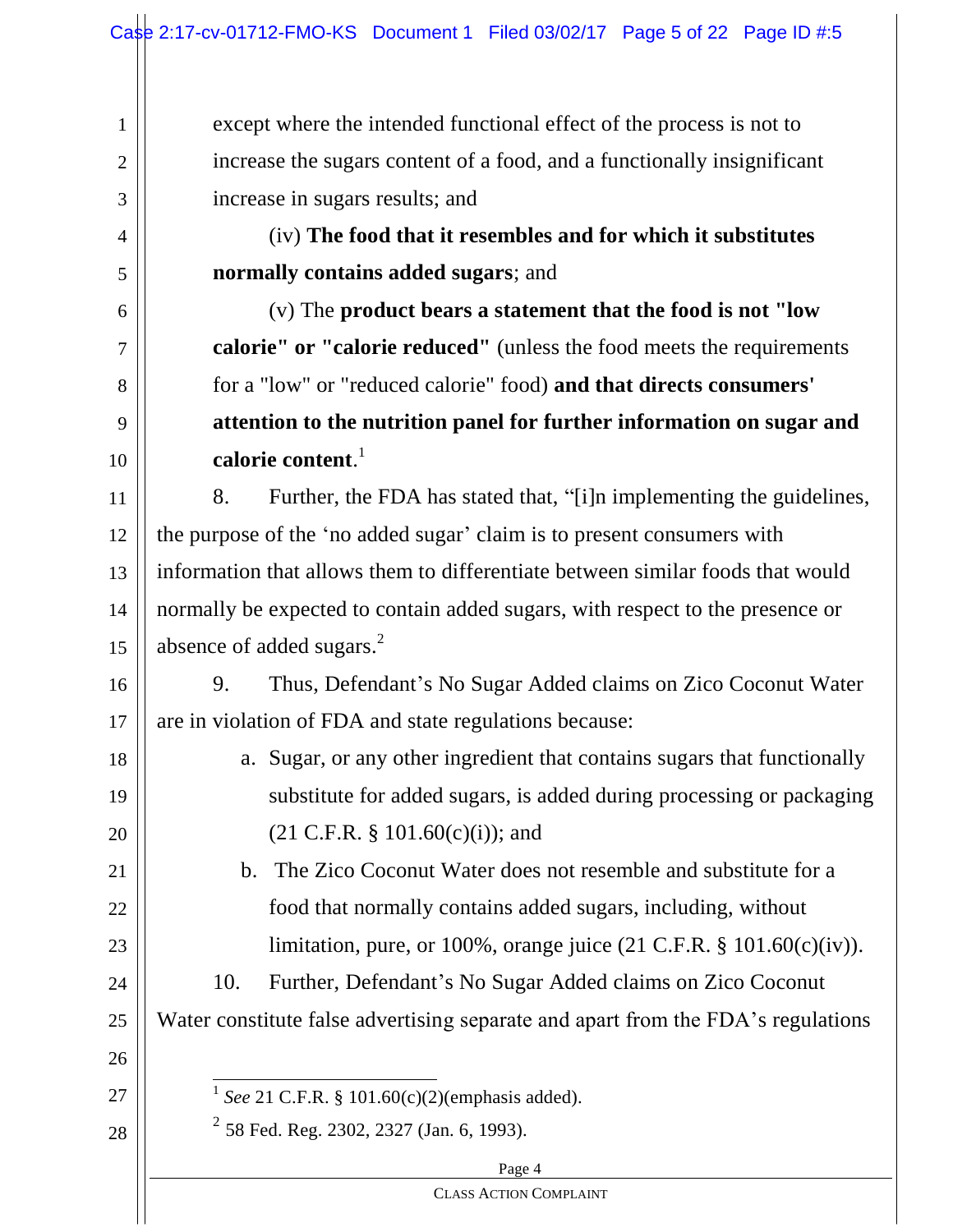1 2 because, on information and belief, Zico Coconut Water does, in fact, contain added sugars.

3 4 5 6 7 8 11. As a result of their reliance on Defendant's unlawful sugar-content labeling claims, Plaintiff and Class Members have suffered an ascertainable loss of money, including, but not limited to, out of pocket costs incurred in purchasing the Zico Coconut Water. Further, as a result of its deceptive marketing and unfair competition with other similar manufacturers and brands, Zico Beverages LLC realized sizable profits.

# **PARTIES**

#### 10 **Plaintiff Carlos Barrios**

9

11 12 13 12. Plaintiff Carlos Barrios is a citizen and resident of the State of California, County of Solano. During the class period alleged herein, Plaintiff purchased one or more bottles of Zico Coconut Water in Suisun City, California.

14 15 16 17 13. Prior to purchasing the Zico Coconut Water, Plaintiff observed the illegal and deceptive "No Sugar Added" claim on the front label. Plaintiff also observed advertisements for Zico Coconut Water stating the products contained no added sugar.

18 19 20 21 14. Plaintiff reasonably relied on Defendant's "No Sugar Added" claims in deciding to purchase Zico Coconut Water over other competing products and Defendant's "No Sugar Added" claims were important to Plaintiff in making his purchase decision due to health concerns, including lowering sugar consumption.

22 23 24 15. If the Zico Coconut Water did not include the illegal and deceptive "No Sugar Added" claim on the label, Plaintiff would not have purchased it or would have paid less for it.

**Defendant**

26 27 16. Defendant ZICO BEVERAGES, LLC is a Delaware limited liability corporation, organized and existing under the laws of the State of Delaware and

28

25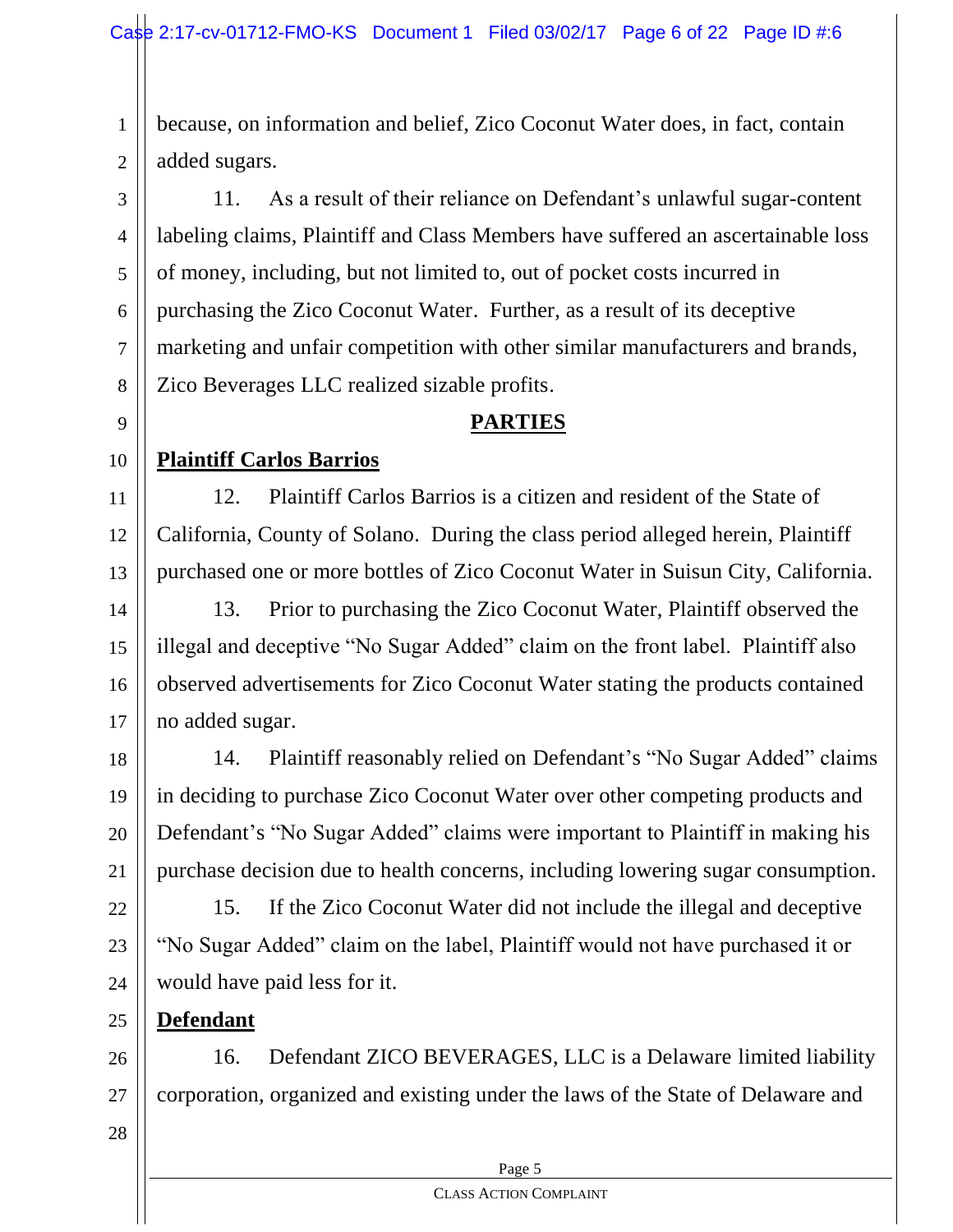1 2 3 4 5 6 registered to conduct business in California. Defendant ZICO BEVERAGES, LLC's Corporate Headquarters are located at 2101 E. El Segundo Blvd., Suite 403, El Segundo, CA 90245, which is in Los Angeles County. 17. At all relevant times, Defendant was and is engaged in the business of testing, manufacturing, packaging, advertising, distributing, and selling Zico Coconut Water in Los Angeles County and throughout the United States of

#### 7 8 America

9

# **JURISDICTION**

18. This is a class action.

10 11 12 13 19. This Court has subject matter jurisdiction over this matter pursuant to 28 U.S.C. § 1331 because this action arises under the Constitution or laws of the United States and the Class Action Fairness Act, 28 U.S.C. § 1332(d)(2) and (6), in that, as to each Class defined herein:

14

15

16

a. the matter in controversy exceeds \$5,000,000.00, exclusive of interest and costs;

b. this is a class action involving 100 or more class members; and

17

18

c. this is a class action in which at least one member of the Plaintiff class is a citizen of a State different from at least one Defendant.

19 20 21 22 23 20. The Court has personal jurisdiction over Defendant, which has at least minimum contacts with the State of California because it has conducted business there and has availed itself of California's markets through the testing, manufacturing, packaging, advertising, distributing, and selling of Zico Coconut Water and other similar products.

24

# **VENUE**

25 26 27 21. Zico Beverages, LLC, through its business of testing, manufacturing, packaging, advertising, distributing, and selling Zico Coconut Water , has established sufficient contacts in this district such that personal

28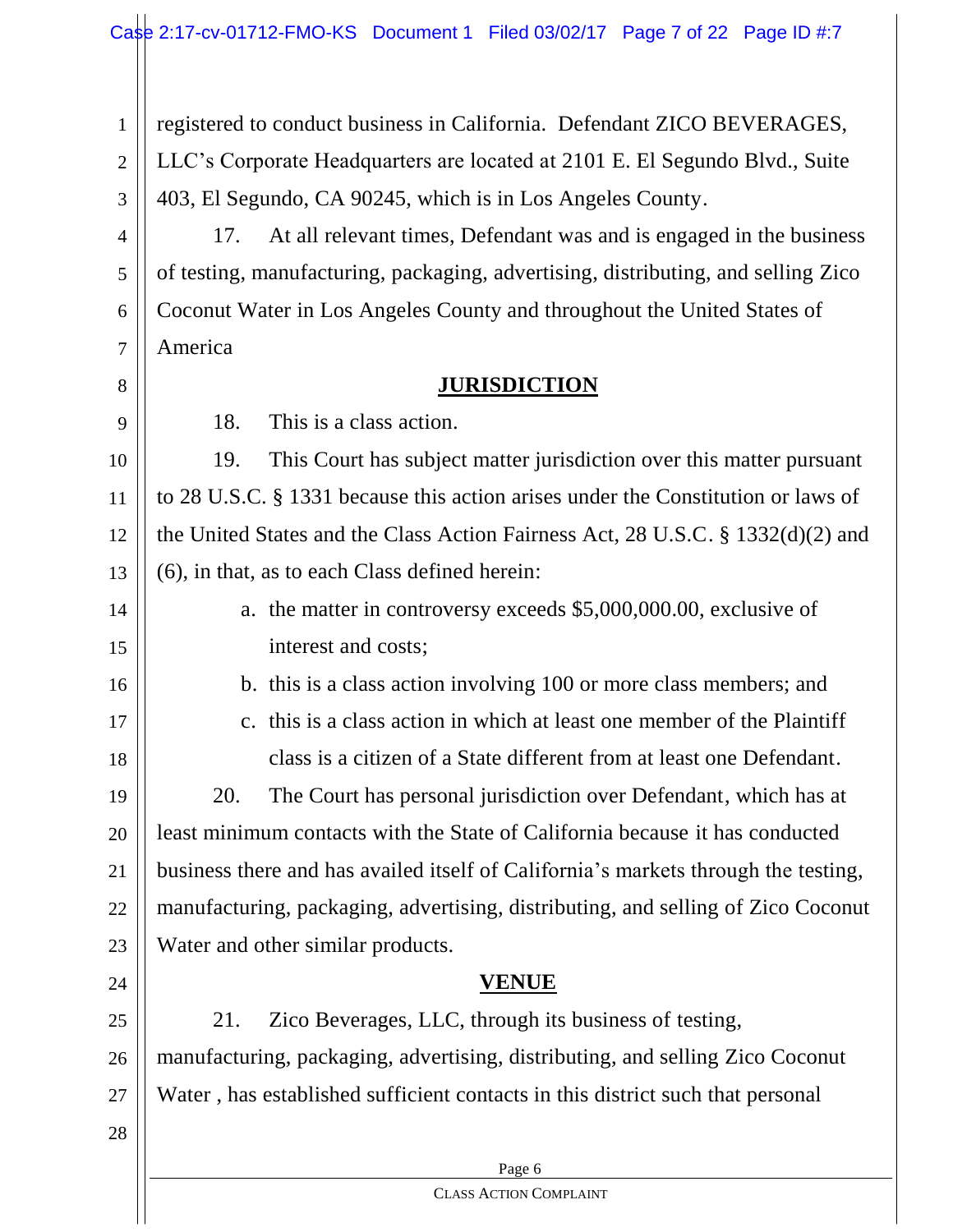1 2 jurisdiction is appropriate. Defendant is deemed to reside in this district pursuant to 28 U.S.C. § 1391(a).

3 4 5 6 7 8 9 10 19. In addition, a substantial part of the events or omissions giving rise to these claims and a substantial part of the property that is the subject of this action are in this district. Further, Plaintiff's Declaration, as required under California Civil Code §1780(d) (but not pursuant to *Erie* and federal procedural rules), reflects that a substantial part of the events or omissions giving rise to the claims alleged herein occurred, or a substantial part of property that is the subject of this action, is situated in Los Angeles County, California. It is attached as **Exhibit 1.**

11

12

13

14

15

20. Venue is proper in this Court pursuant to 28 U.S.C. § 1391(a).

# **FACTUAL ALLEGATIONS**

22. Due to health concerns, U.S. consumers are increasingly more aware of their sugar consumption and, as such, attach great importance to "No Sugar Added" and other sugar-content claims on food and beverage product labeling.

16 17 18 19 20 23. To profit from consumers' well-placed and increased focus on minimizing sugar consumption, Defendant has prominently featured a "No Sugar Added" claim on the front and side labels of its Zico Coconut Water packaging as well as throughout its website and other marketing materials, as depicted above.

21 22 24. However, the FDA forbids the use of "No Sugar Added" claims unless the product making such claim meets the following criteria:

(i) **No amount of sugars**, as defined in  $101.9(c)(6)(ii)$ , or any other ingredient that contains sugars that functionally substitute for added sugars **is added during processing or packaging**; and

(ii) The **product does not contain an ingredient containing added sugars** such as jam, jelly, or concentrated fruit juice; and

28

27

23

24

25

26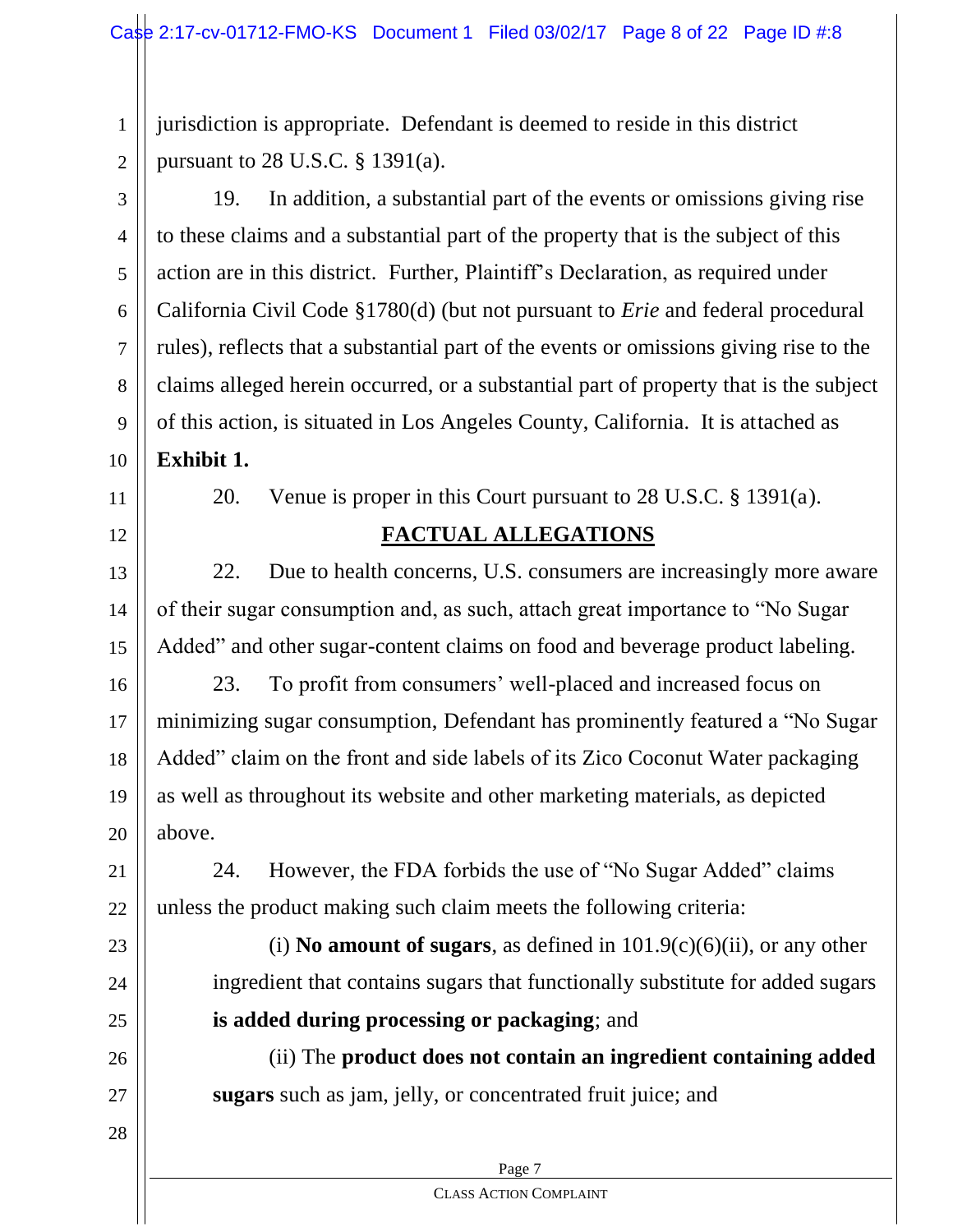(iii) **The sugars content has not been increased above the amount present in the ingredients by some means** such as the use of enzymes, except where the intended functional effect of the process is not to increase the sugars content of a food, and a functionally insignificant increase in sugars results; and

(iv) **The food that it resembles and for which it substitutes normally contains added sugars**; and

(v) **The product bears a statement that the food is not "low calorie" or "calorie reduced"** (unless the food meets the requirements for a "low" or "reduced calorie" food) **and that directs consumers' attention to the nutrition panel for further information on sugar and calorie content.**

13 14 15 16 17 18 25. Further, the FDA has stated that, "[i]n implementing the guidelines, the purpose of the 'no added sugar' claim is to present consumers with information that allows them to differentiate between similar foods that would normally be expected to contain added sugars, with respect to the presence or absence of added sugars. Therefore, the 'no added sugar' claim is not appropriate to describe foods that do not normally contain added sugars."

19 20 26. Thus, Defendant's No Sugar Added claims on Zico Coconut Water are in violation of FDA and state regulations because:

 $(21 \text{ C.F.R. } § 101.60(c)(i))$ ; and

a. Sugar, or any other ingredient that contains sugars that functionally

substitute for added sugars, is added during processing or packaging

limitation, pure, or 100%, orange juice (21 C.F.R. § 101.60(c)(iv)).

1

2

3

4

5

6

7

8

9

10

11

12

- 25 26
- 27
- 27. On information and belief, in 2016 and 2017, ingredient analysis

b. The Zico Coconut Water does not resemble and substitute for a

food that normally contains added sugars, including, without

28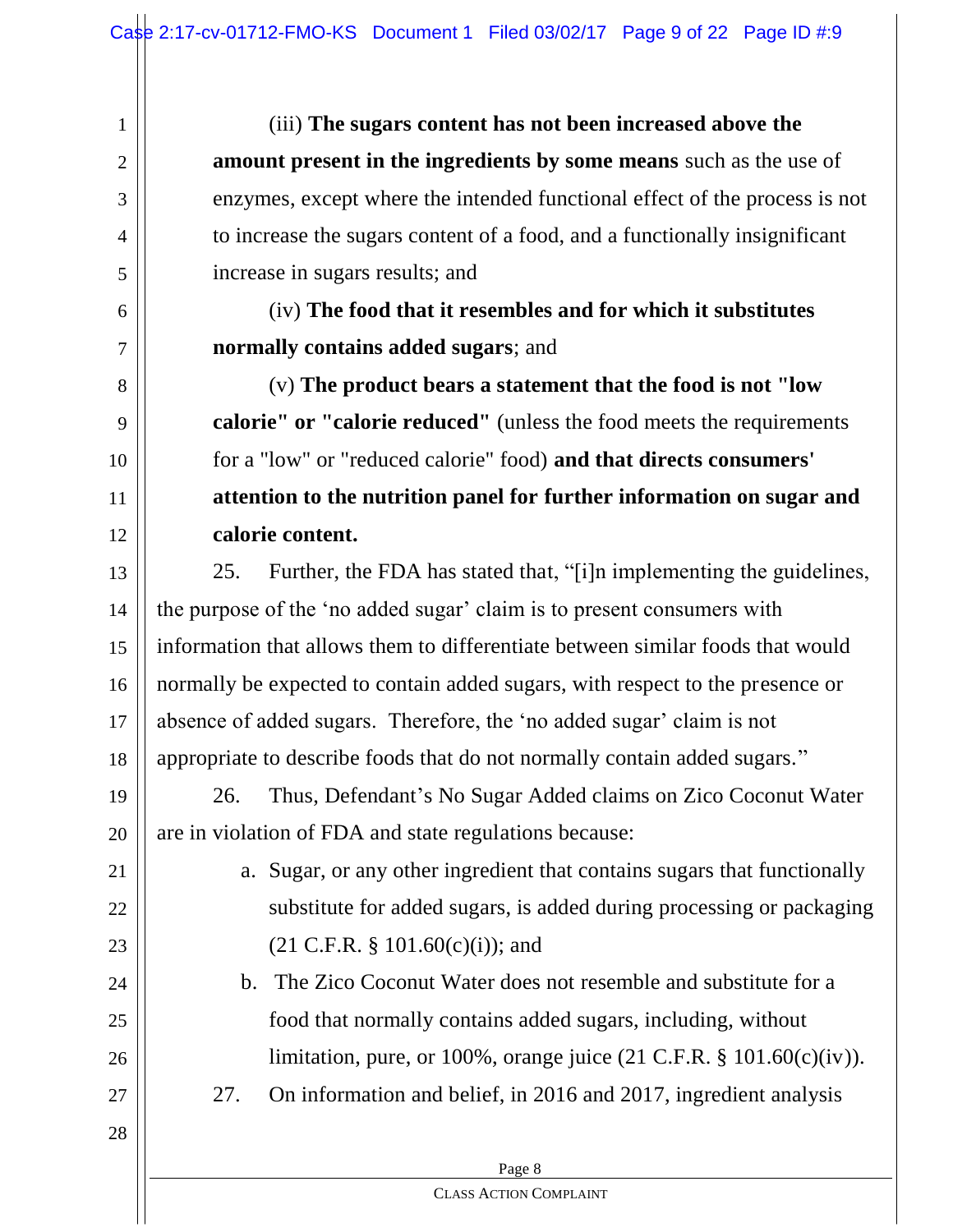1 2 3 4 performed by various laboratories in the United States confirmed that Zico Coconut Water contains sugars that are not naturally occurring in pure coconut water and were therefore added during the processing and/or packaging of Zico Coconut Water.

5 6 7 8 9 10 28. As a result of their reliance on Defendant's unlawful sugar-content labeling claims, Plaintiff and Class Members have suffered an ascertainable loss of money, including, but not limited to, out of pocket costs incurred in purchasing the Zico Coconut Water. Further, as a result of its deceptive marketing and unfair competition with other similar manufacturers and brands, Zico Beverages LLC realized sizable profits.

11

23

24

25

27

28

# **CLASS ACTION ALLEGATIONS**

12 13 14 15 16 29. Plaintiff brings this lawsuit as a class action on behalf of himself and all others similarly situated as members of the proposed Class pursuant to pursuant to Federal Rules of Civil Procedure 23(a), 23(b)(2), 23(b)(3), and  $23(c)(4)$ . This action satisfies the numerosity, commonality, typicality, adequacy, predominance, and superiority requirements of those provisions.

17 18 30. The class and sub-classes Plaintiff seeks to represent (the "Class Members") are defined as follows:

19 20 21 22 **Nationwide Class**: All individuals in the United States who purchased one or more containers of Zico Coconut Water containing a "No Sugar Added" claim on the label or other packaging at any time between four years prior to the filing of this complaint until the date of certification (the "Nationwide Class").

> **California Sub-Class**: All members of the Nationwide Class who reside in the State of California (the "California Sub-Class").

26 **CLRA Sub-Class**: All members of the California Sub-Class who are "consumers" within the meaning of California Civil Code § 1761(d) (the "CLRA Sub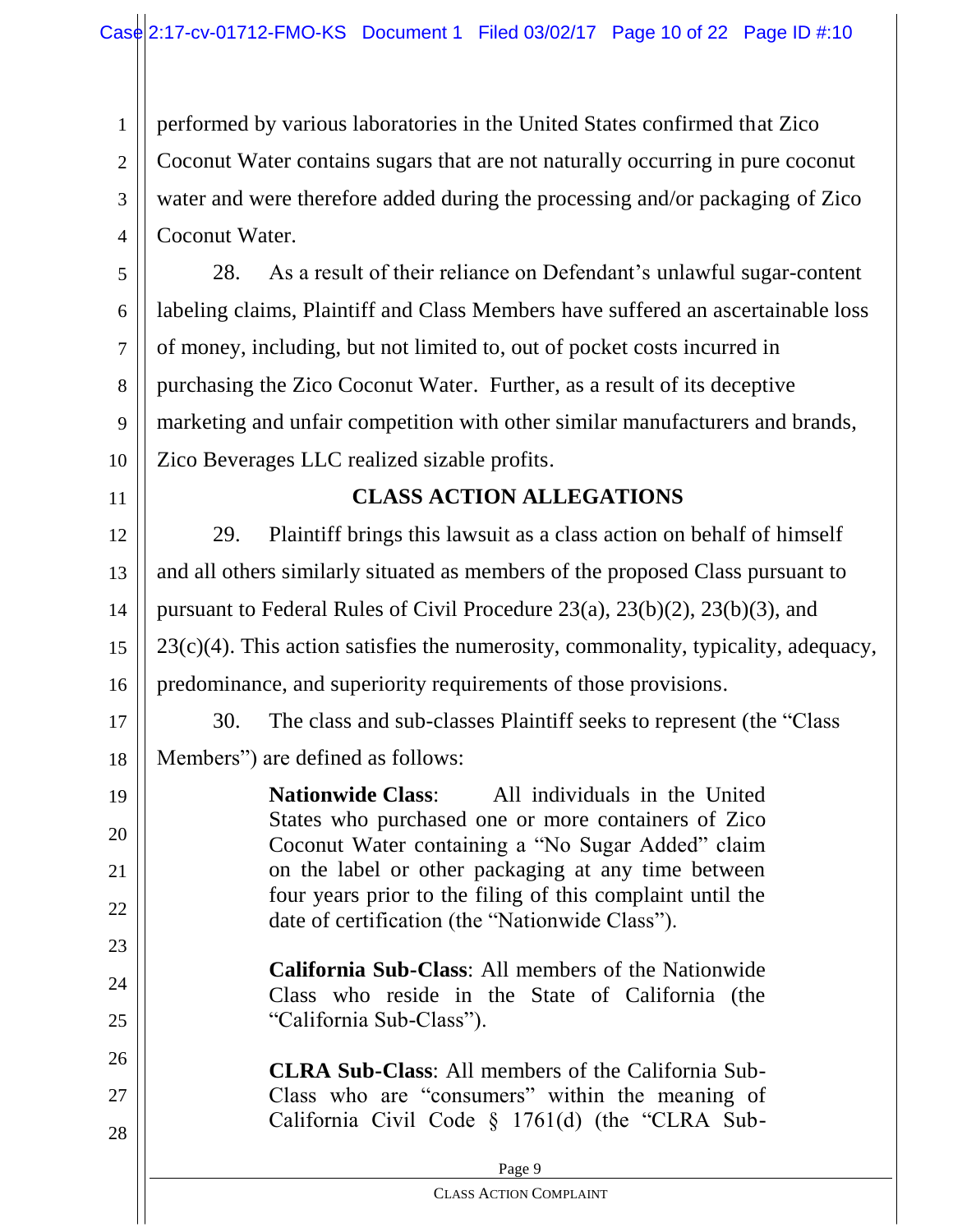Class").

31. Excluded from the Class are: (1) Defendant, any entity or division in which Defendant has a controlling interest, and their legal representatives, officers, directors, assigns, and successors; (2) the Judge to whom this case is assigned and the Judge's staff; (3) any Judge sitting in the presiding state and/or federal court system who may hear an appeal of any judgment entered; and (4) those persons who have suffered personal injuries as a result of the facts alleged herein. Plaintiff reserves the right to amend the Class and Sub-Class definitions if discovery and further investigation reveal that the Class or Sub-Class should be expanded or otherwise modified.

32. There is a well-defined community of interest in the litigation and the Class is readily ascertainable.

33. Numerosity: Although the exact number of prospective Class Members is uncertain and can only be ascertained through appropriate discovery, the number is great enough such that joinder is impracticable. The disposition of the claims of these Class Members in a single action will provide substantial benefits to all parties and to the Court. The Class Members are readily identifiable from information and records in Defendant's possession, custody, or control.

34. Typicality: Plaintiff's claims are typical of the claims of the Class in that Plaintiff, like all Class Members, has purchased one or more Zico Coconut Water products containing a "No Sugar Added" claim on its label or other packaging within the applicable class period. The representative Plaintiff, like all Class Members, has been damaged by Defendant's misconduct in that they have incurred expenses due to their reliance on Defendant's labeling of its Zico Coconut Water, as described throughout this complaint. Furthermore, the factual bases of Defendant's misconduct are common to all Class Members and represent a common thread resulting in injury to all Class Members.

Page 10

1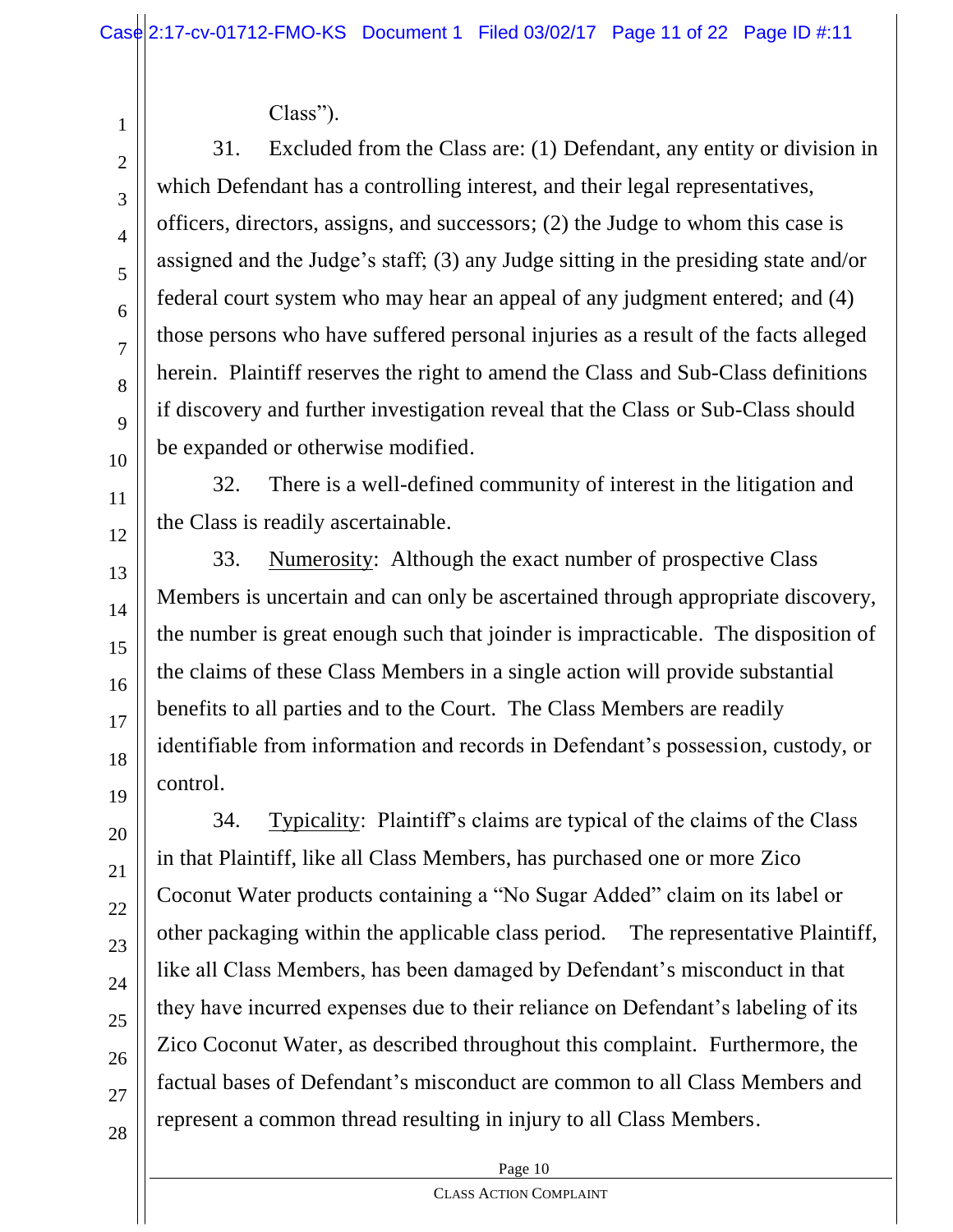1 2 3 4 35. Commonality: There are numerous questions of law and fact common to Plaintiff and the Class that predominate over any question affecting only individual Class Members. These common legal and factual issues include the following:

| 5      | (a) | Whether Defendant engaged in unlawful, unfair or deceptive        |
|--------|-----|-------------------------------------------------------------------|
| 6      |     | business practices by failing to properly package and label food  |
| $\tau$ |     | products sold to consumers;                                       |
| 8      | (b) | Whether the food products at issue were misbranded as a matter of |
| 9      |     | law;                                                              |
| 10     | (c) | Whether Defendant labeled certain food and beverage products with |
| 11     |     | "No Sugar Added" claims;                                          |
| 12     | (d) | Whether Defendant made false, misleading and/or untrue statements |
| 13     |     | via its labeling;                                                 |
| 14     | (e) | Whether Defendant violated the California Consumers Legal         |
| 15     |     | Remedies Act (Cal. Civil Code §§ 1750 et seq.);                   |
| 16     | (f) | Whether Defendant violated California Business & Professions      |
| 17     |     | Code §§ 17200 et seq.;                                            |
| 18     | (g) | Whether Defendant violated California Business & Professions      |
| 19     |     | Code §§ 17500 et seq.;                                            |
| 20     | (h) | Whether Defendant violated the Sherman Food, Drug, and Cosmetic   |
| 21     |     | Law (Health & Saf. Code, §§ 109875 et seq.);                      |
| 22     | (i) | Whether Plaintiff and the Class are entitled to equitable and/or  |
| 23     |     | injunctive relief;                                                |
| 24     | (j) | Whether Plaintiff and the Class are entitled to damages;          |
| 25     | (k) | Whether Defendant's unlawful, unfair and/or deceptive practices   |
| 26     |     | harmed Plaintiff and the Class;                                   |
| 27     | (1) | Whether Defendant knew or reasonably should have known of the     |
| 28     |     |                                                                   |
|        |     | Page 11                                                           |
|        |     | <b>CLASS ACTION COMPLAINT</b>                                     |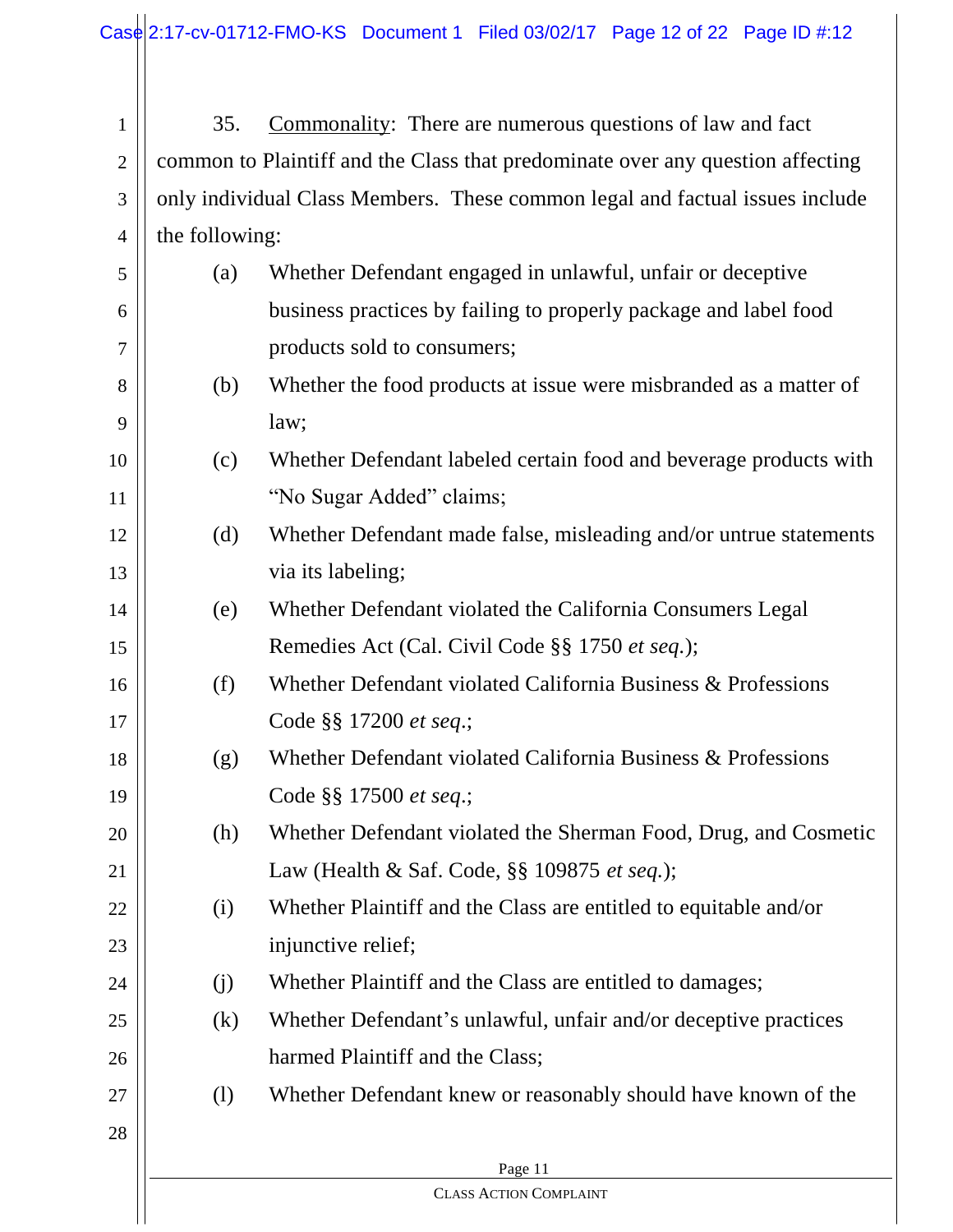deceptive labeling claims relating to its Zico Coconut Water; and

2 3

4

5

6

7

8

1

(m) Whether Defendant is obligated to inform Class Members of their right to seek reimbursement for having paid for Zico Coconut Water in reliance on Defendant's misrepresentations.

36. Adequate Representation: Plaintiff will fairly and adequately protect the interests of the Class Members. Plaintiff has retained attorneys experienced in the prosecution of class actions, including consumer and product defect class actions, and Plaintiff intends to prosecute this action vigorously.

9 10 11 12 13 14 15 16 17 18 19 20 21 22 37. Predominance and Superiority: Plaintiff and the prospective Class Members have all suffered and will continue to suffer harm and damages as a result of Defendant's unlawful and wrongful conduct. A class action is superior to other available methods for the fair and efficient adjudication of the controversy. Absent a class action, most Class Members would likely find the cost of litigating their claims prohibitively high and would therefore have no effective remedy at law. Because of the relatively small size of the individual Class Members' claims, it is likely that only a few Class Members could afford to seek legal redress for Defendant's misconduct. Absent a class action, Class Members will continue to incur damages, and Defendant's misconduct will continue without remedy. Class treatment of common questions of law and fact would also be a superior method to multiple individual actions or piecemeal litigation in that class treatment will conserve the resources of the courts and the litigants, and will promote consistency and efficiency of adjudication.

23

# 24

## **(Violation of California Business & Professions Code § 17200** *et seq***.)**

**FIRST CAUSE OF ACTION**

25 26 27 38. Plaintiff brings this cause of action on behalf of himself and on behalf of the Nationwide Class, or in the alternative, on behalf of himself and on behalf of the California Sub-Class.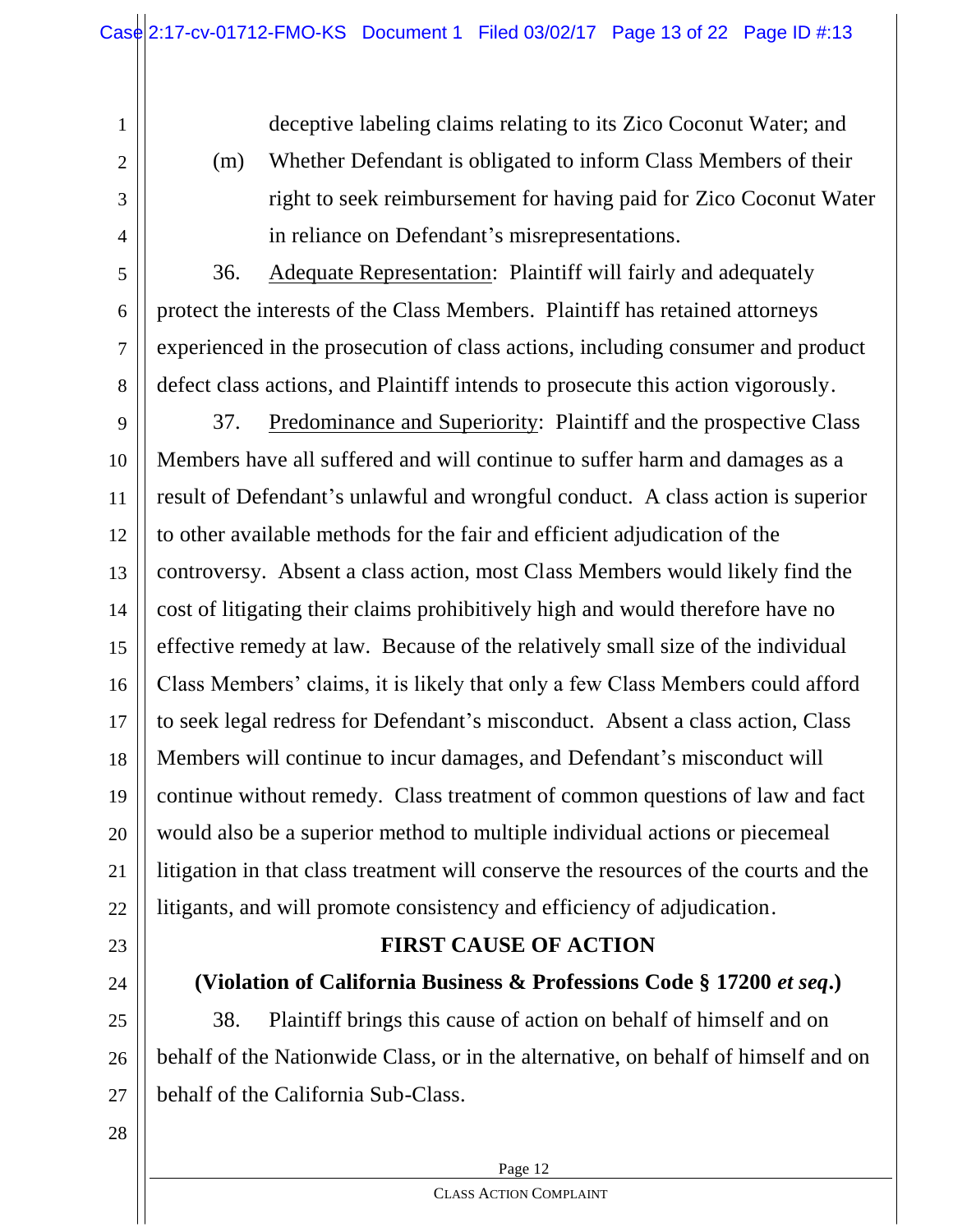1 2 3 39. As a result of their reliance on Defendant's misrepresentations and omissions, Class Members suffered an ascertainable loss of money, property, and/or value of their Zico Coconut Water.

4

5

6

40. California Business & Professions Code § 17200 prohibits acts of "unfair competition," including any "unlawful, unfair or fraudulent business act or practice" and "unfair, deceptive, untrue or misleading advertising."

7 8 9 10 11 12 13 14 41. Plaintiff and Class Members are reasonable consumers who expect manufacturers, like Zico Beverages LLC, to provide accurate and truthful representations regarding the sugar content contained in their products, especially as compared to those in competitors' similar products. Further, reasonable consumers, like Plaintiff, rely on the representations made by manufacturers regarding products' sugar content in determining whether to purchase the particular products and consider that information important to their purchase decision.

15 16 17 18 19 20 21 22 23 24 42. In failing to properly label its Zico Coconut Water, Defendant has knowingly and intentionally misrepresented material facts and breached their duty not to do so. In addition, Defendant's use of "No Sugar Added" claims constitutes a "fraudulent" business practice or act within the meaning of Business and Professions Code Sections 17200 *et seq*. The applicable food labeling regulations are carefully crafted to require that nutritional content claims be presented in a qualified and contextualized manner to protect the consuming public from being deceived. Defendant's non-compliant sugar content labeling, as described above, is an unqualified nutritional content claim that poses the very risk of deception the regulations were promulgated to protect against.

25 26 27 43. If the Zico Coconut Water had not included the illegal and deceptive "No Sugar Added" claim on the label, Plaintiff and Class Members would not have purchased the Zico Coconut Water or would have paid less for it.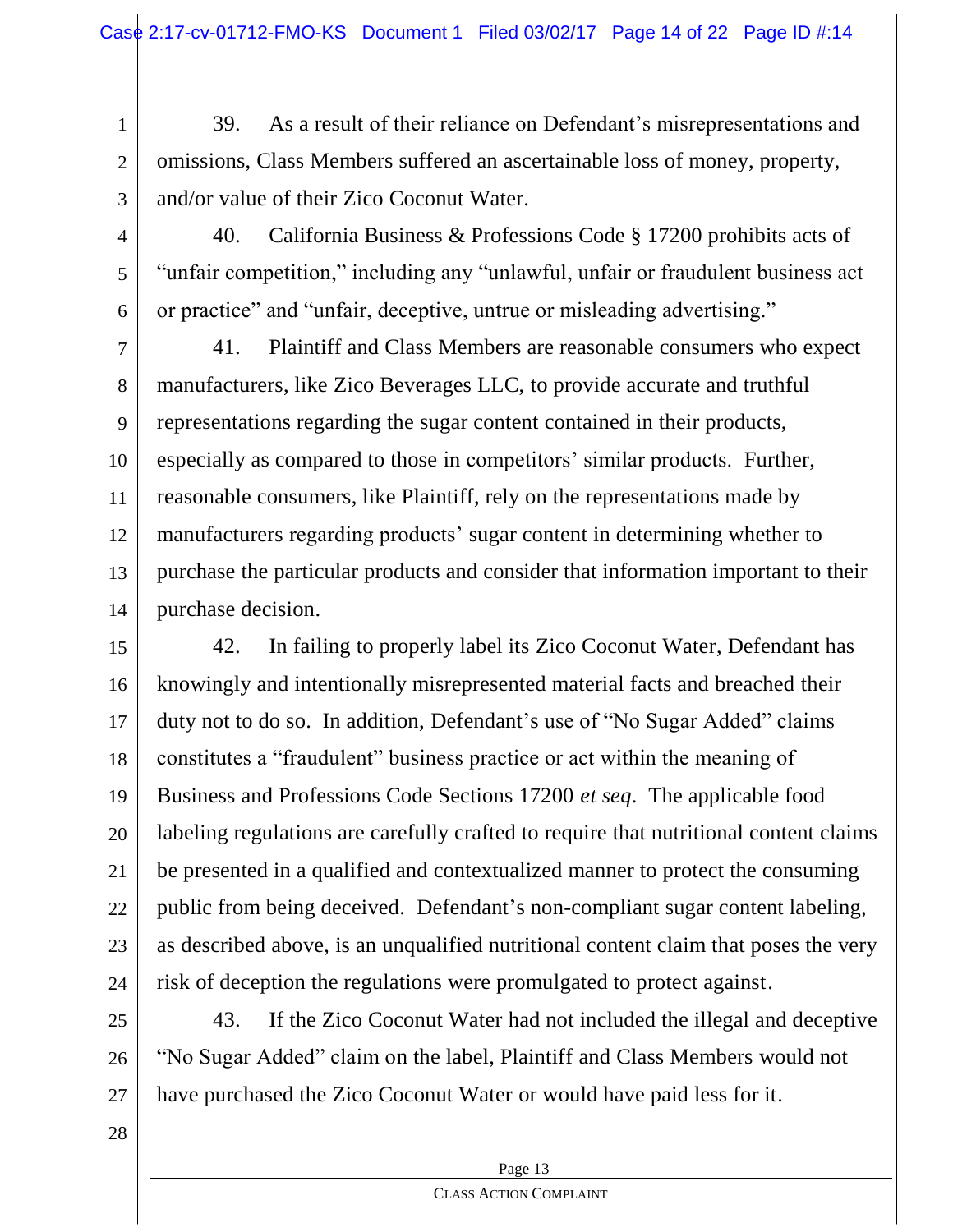|                | Case 2:17-cv-01712-FMO-KS Document 1 Filed 03/02/17 Page 15 of 22 Page ID #:15      |
|----------------|-------------------------------------------------------------------------------------|
| $\mathbf{1}$   | Defendant's conduct was and is likely to deceive consumers.<br>44.                  |
| $\overline{c}$ | Defendant's acts, conduct and practices were unlawful, in that they<br>45.          |
| 3              | constituted:                                                                        |
| 4              | (a) Violations of California's Consumers Legal Remedies Act;                        |
| 5              | (b) Violations of California's False Advertising Law;                               |
| 6              | (c) Violations of California's Sherman Law; and                                     |
| 7              | (d) Violations of the Federal Food Drug $&$ Cosmetic Act;                           |
| 8              | By their conduct, Defendant has engaged in unfair competition and<br>46.            |
| 9              | unlawful, unfair, and fraudulent business practices.                                |
| 10             | Defendant's unfair or deceptive acts or practices occurred<br>47.                   |
| 11             | repeatedly in Defendant's trade or business, and were capable of deceiving a        |
| 12             | substantial portion of the purchasing public.                                       |
| 13             | As a direct and proximate result of Defendant's unfair and deceptive<br>48.         |
| 14             | practices, Plaintiff and the Class have suffered and will continue to suffer actual |
| 15             | damages.                                                                            |
| 16             | California Business and Professions Code Section 17200, et seq.<br>49.              |
| 17             | prohibits "any unlawful, unfair or fraudulent business act or practice."            |
| 18             | Defendant has been unjustly enriched and should be required to<br>50.               |
| 19             | make restitution to Plaintiff and the Class pursuant to §§ 17203 and 17204 of the   |
| 20             | Business & Professions Code.                                                        |
| 21             | <b>SECOND CAUSE OF ACTION</b>                                                       |
| 22             | (Violation of California Business & Professions Code § 17500 et seq.)               |
| 23             | Plaintiff incorporates by reference all allegations set forth in<br>51.             |
| 24             | Complaint.                                                                          |
| 25             | Plaintiff brings this cause of action on behalf of himself and on<br>52.            |
| 26             | behalf of the Nationwide Class, or in the alternative, on behalf of the California  |
| 27             | Sub-Class.                                                                          |
| 28             |                                                                                     |
|                | Page 14                                                                             |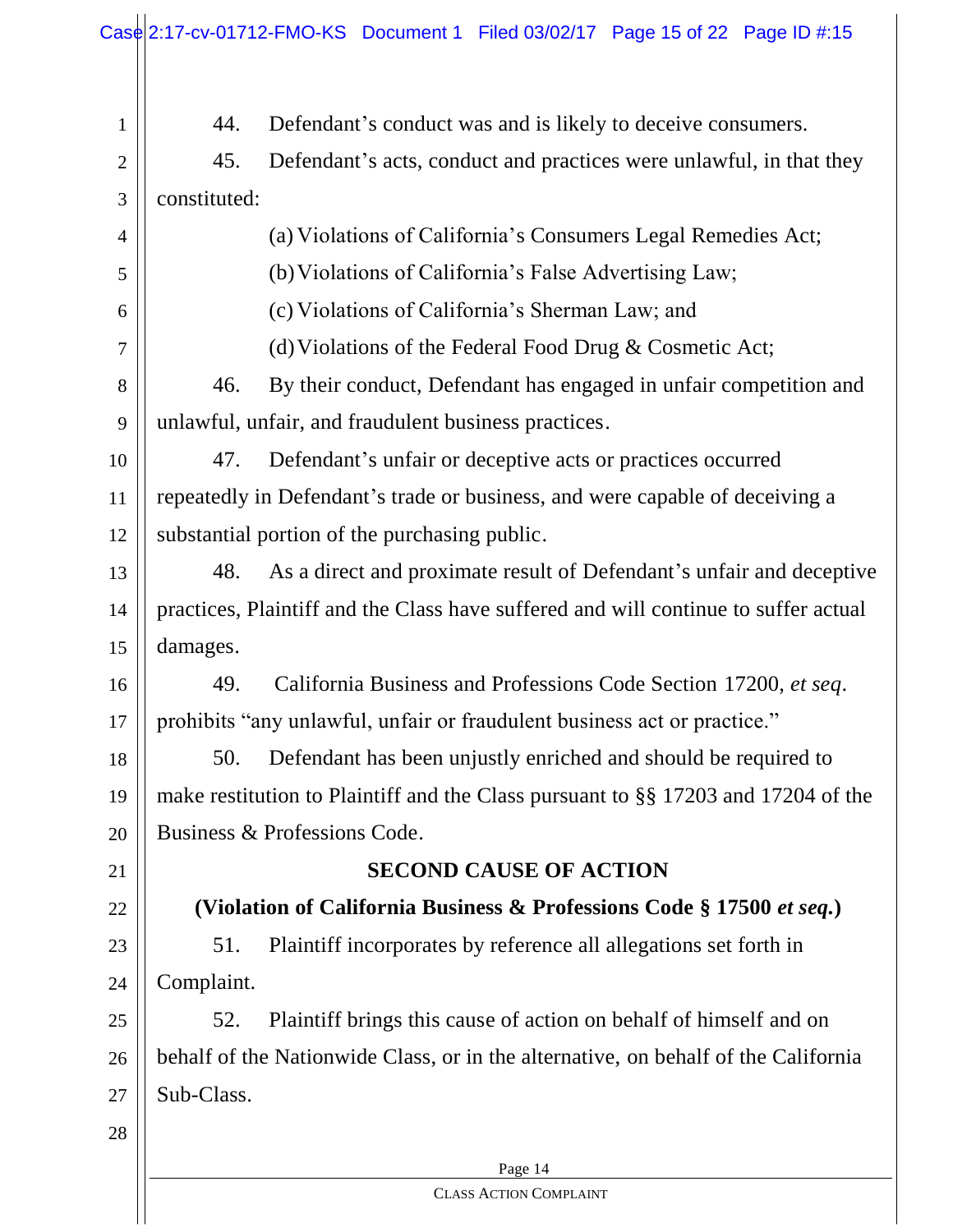1 2 3 4 53. California Business & Professions Code § 17500 prohibits unfair, deceptive, untrue, and misleading advertising in connection with the disposal of personal property (among other things), including, without limitation, false statements as to the use, worth, benefits, or characteristics of the property.

5

6

7

8

54. Defendant have committed acts of misleading and unlawful advertising by utilizing "No Sugar Added" claims on the labels of its Zico Coconut Water containers. In addition, Defendant made such unlawful or misleading labeling claims with the intent to dispose of said merchandise.

9 10 11 55. Defendant knew, or in the exercise of reasonable care should have known, that the "No Sugar Added" representations were misleading and deceptive.

12 13 56. The falsely advertised Zico Coconut Water was, and continues to be, likely to deceive members of the public.

14 15 16 57. As a result of their reliance on Defendant's misrepresentations and omissions, Class Members suffered an ascertainable loss of money, property, and/or value of their Zico Coconut Water.

17 18 19 58. As a direct and proximate result of Defendant's unfair and deceptive practices, Plaintiff and the Class have suffered and will continue to suffer actual damages.

20 21 22 23 24 25 26 27 59. Zico Beverages LLC has been unjustly enriched and should be required to make restitution to Plaintiff and the Class. Pursuant to § 17535 of the Business & Professions Code, Plaintiff and Class Members are entitled to an order of this Court enjoining such future conduct on the part of Zico Beverages LLC, and such other orders and judgments which may be necessary, to disgorge Zico Beverages LLC's ill-gotten gains and restore to any person in interest any money paid for its Zico Coconut Water as a result of the wrongful conduct of Zico Beverages LLC.

28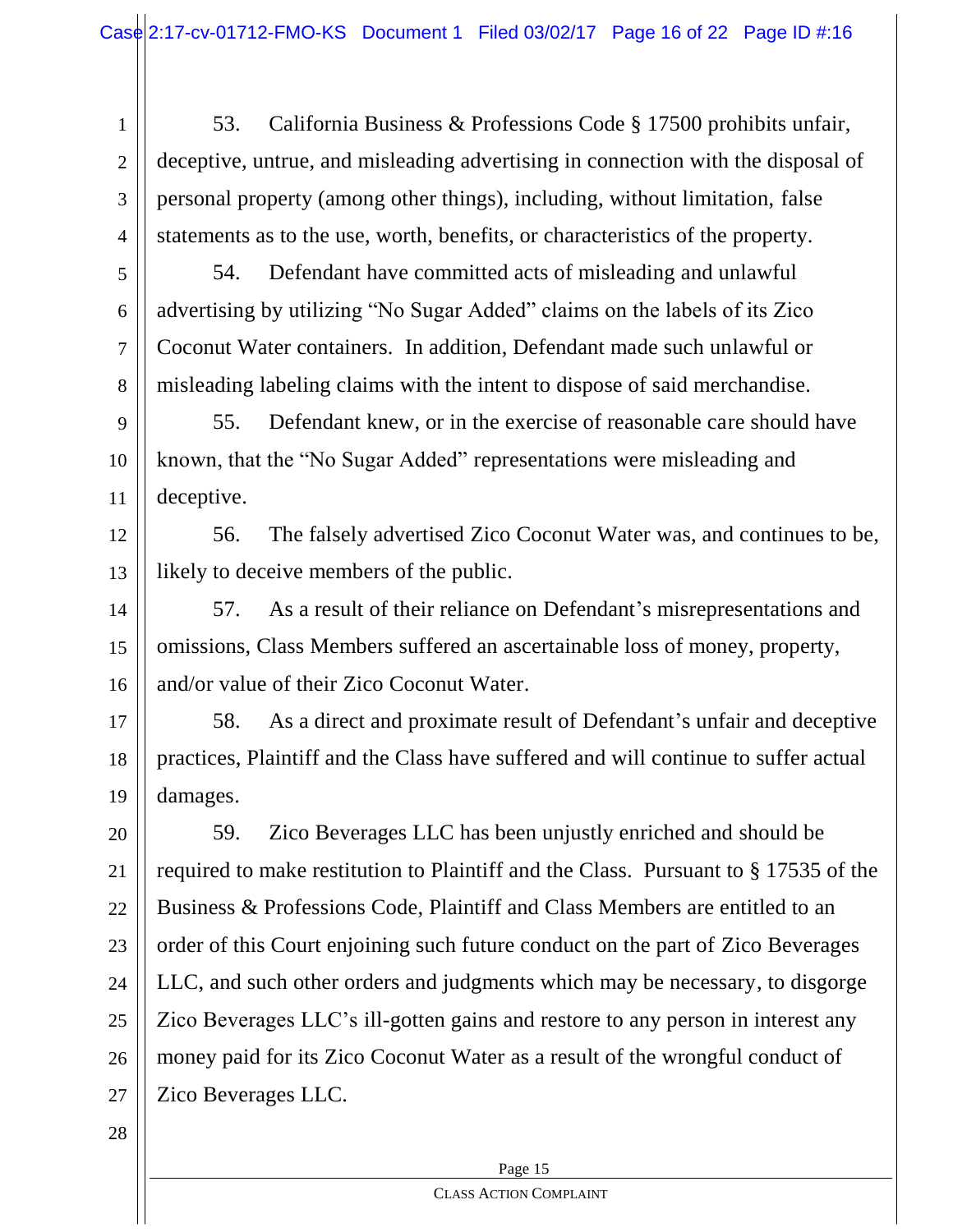1 2 3 4 5 6 7 8 9 10 11 12 13 14 15 16 17 18 19 20 21 22 23 24 25 26 27 28 **THIRD CAUSE OF ACTION (Violation of California's Consumers Legal Remedies Act, California Civil Code § 1750** *et seq***.)** 60. Plaintiff re-alleges and incorporates by reference each and every allegation contained in the preceding paragraphs of this Complaint as though fully set forth herein. 61. Plaintiff brings this cause of action on behalf of himself and on behalf of the members of the CLRA Sub-Class. 62. Defendant is a "person" as defined by California Civil Code § 1761(c). 63. Plaintiff and CLRA Sub-Class Members are "consumers" within the meaning of California Civil Code § 1761(d) because they bought the Zico Coconut Water for personal, family, or household purposes. 64. By failing to disclose and concealing the true and actual nature of the Zico Coconut Water from Plaintiff and prospective Class Members, Defendant violated California Civil Code § 1770(a), as it represented that the Zico Coconut Water had characteristics and benefits that it does not have, represented that the Zico Coconut Water was of a particular standard, quality, or grade when it was of another, and advertised the Zico Coconut Water with the intent not to sell it as advertised. *See* Cal. Civ. Code §§  $1770(a)(5)(7)$  & (9). 65. Defendant's unfair and deceptive acts or practices occurred repeatedly in Defendant's trade or business and were capable of deceiving a substantial portion of the purchasing public. 66. Defendant knew the Zico Coconut Water did not possess the characteristics and benefits as represented and were not of the particular standard, quality or grade as represented. 67. As a result of their reliance on Defendant's representations and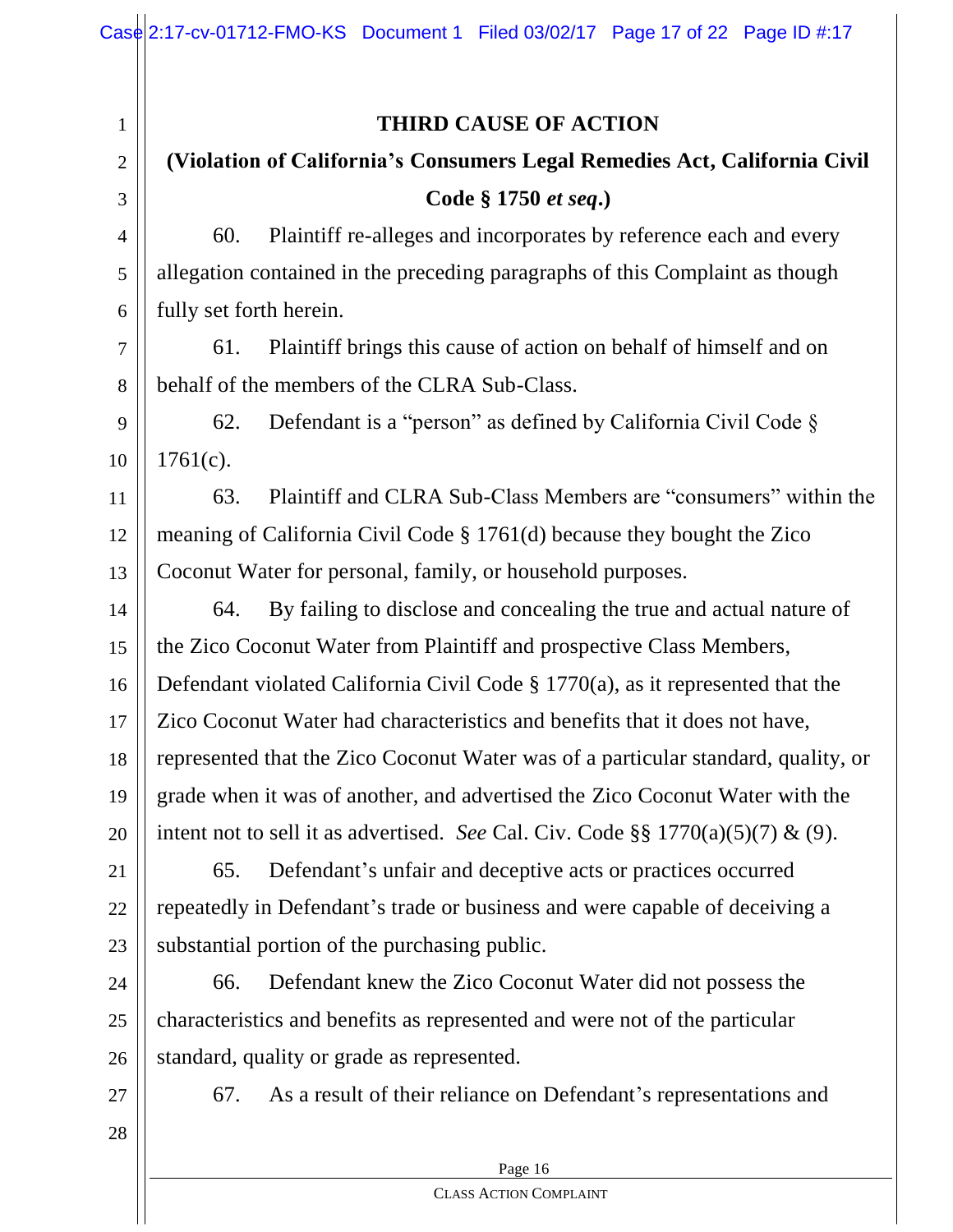1 2 omissions, Class Members suffered an ascertainable loss of money, property, and/or value of their Zico Coconut Water.

3 4 5 68. In failing to disclose and misrepresenting the true nature and contents of the Zico Coconut Water, Defendant knowingly and intentionally concealed material facts and breached their duty not to do so.

6 7 8 9 10 11 12 69. The facts Defendant concealed from or misrepresented to Plaintiff and Class Members are material in that a reasonable consumer would have considered them to be important in deciding whether to purchase the Zico Coconut Water or pay less. If the Zico Coconut Water had not included the illegal and deceptive "No Sugar Added" claim on the label, Plaintiff and Class Members would not have purchased the Zico Coconut Water or would have paid less for it.

13 14 15 16 17 18 19 20 70. Plaintiff and Class Members are reasonable consumers who expect manufacturers, like Zico Beverages LLC, to provide accurate and truthful representations regarding the sugar content contained in their products, especially as compared to those in competitors' similar products. Further, reasonable consumers, like Plaintiff, rely on the representations made by manufacturers regarding products' sugar content in determining whether to purchase the particular products and consider that information important to their purchase decision.

21 22 23 71. As a direct and proximate result of Defendant's unfair methods of competition and/or unfair and deceptive practices, Plaintiff and the Class have suffered and will continue to suffer actual damages.

24

72. Plaintiff and the Class are entitled to equitable relief.

25 26 27 73. Plaintiff provided Defendant with notice of its violations of the CLRA pursuant to California Civil Code § 1782(a). If Defendant fails to provide the appropriate and requested relief for its violations of the CLRA within 30

28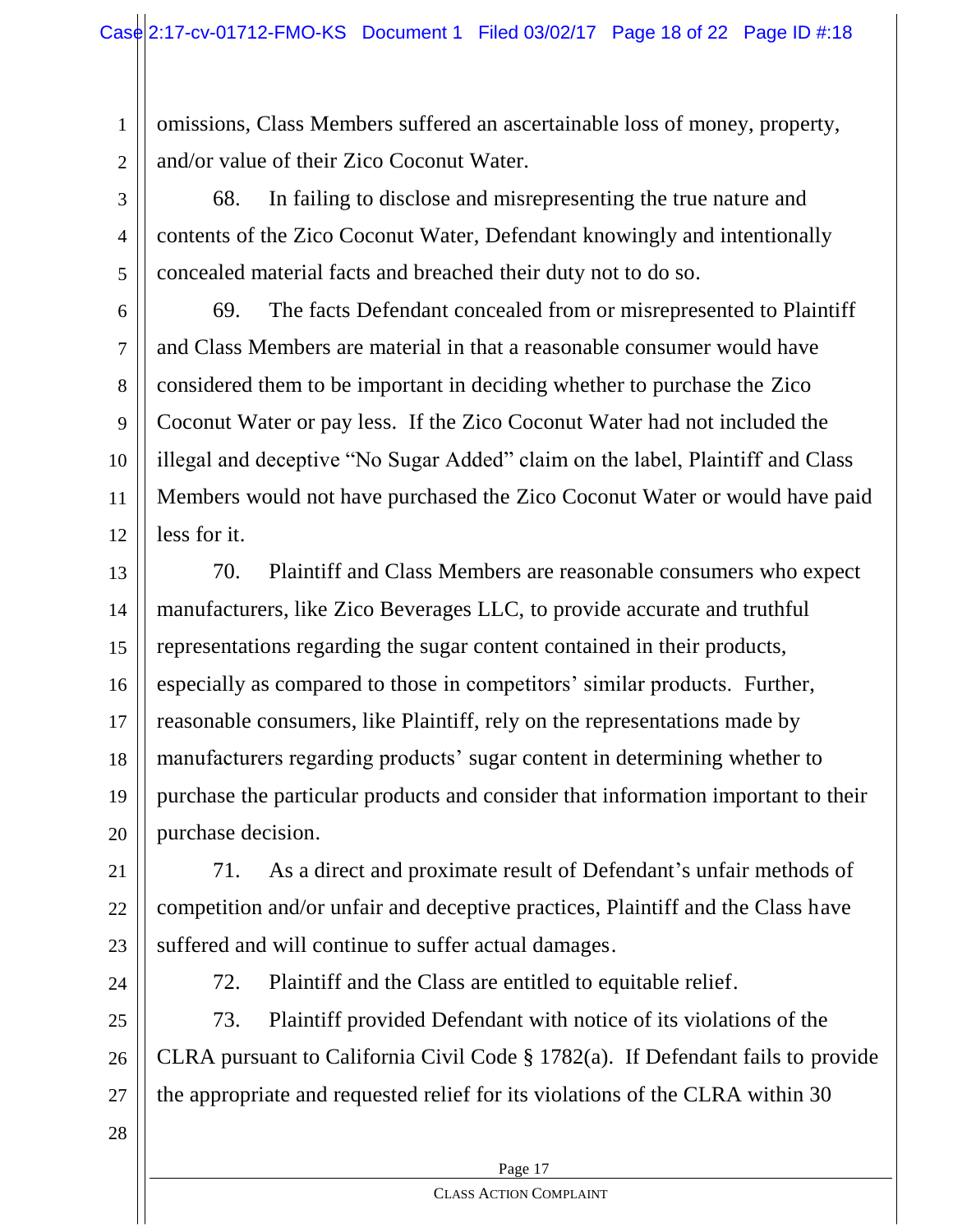Page 18 CLASS ACTION COMPLAINT 1 2 3 4 5 6 7 8 9 10 11 12 13 14 15 16 17 18 19 20 21 22 23 24 25 26 27 28 days, Plaintiff will seek monetary, compensatory, and punitive damages, in addition to injunctive and equitable relief. **RELIEF REQUESTED** 74. Plaintiff, on behalf of himself and all others similarly situated, request the Court to enter judgment against Defendant, as follows: a. An order certifying the proposed Class and Sub-Classes, designating Plaintiff as named representative of the Class, and designating the undersigned as Class Counsel; b. An order enjoining Defendant from further unfair and deceptive business practices regarding the deceptive advertising, sales, and other business practices relating to its Zico Coconut Water; c. A declaration requiring Defendant to comply with the various provisions of the Federal Food Drug & Cosmetic Act, California's Sherman Law, California's False Advertising Law and CLRA alleged herein and to make all the required representations; d. A declaration that Defendant must disgorge, for the benefit of the Class, all or part of the ill-gotten profits it received from the sale of its Zico Coconut Water, or make full restitution to Plaintiff and Class Members; e. An award of attorneys' fees and costs, as allowed by law; f. An award of attorneys' fees and costs pursuant to California Code of Civil Procedure § 1021.5; g. An award of pre-judgment and post-judgment interest, as provided by law; h. Leave to amend the Complaint to conform to the evidence produced at trial; and i. Such other relief as may be appropriate under the circumstances.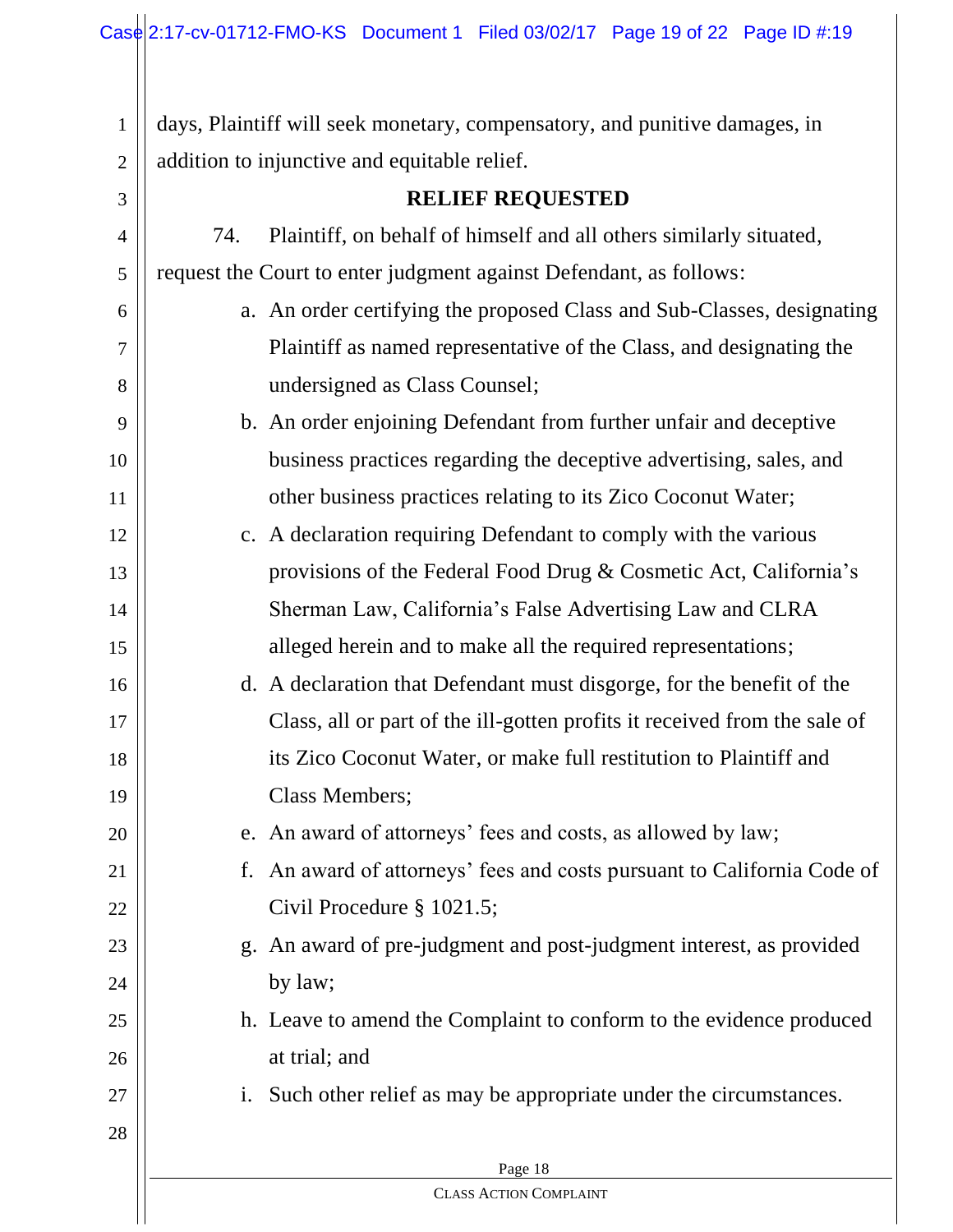|                | $\text{Case}$ 2:17-cv-01712-FMO-KS Document 1 Filed 03/02/17 Page 20 of 22 Page ID #:20 |  |
|----------------|-----------------------------------------------------------------------------------------|--|
|                |                                                                                         |  |
| $\mathbf{1}$   | <b>DEMAND FOR JURY TRIAL</b>                                                            |  |
| $\overline{2}$ | Pursuant to Federal Rule of Civil Procedure 38(b), Plaintiff<br>75.                     |  |
| $\mathfrak{Z}$ | demands a trial by jury of any and all issues in this action so triable                 |  |
| $\overline{4}$ | Dated: March 2, 2017<br>Respectfully submitted,                                         |  |
| 5              | Capstone Law APC                                                                        |  |
| 6              | By: /s/ Lee A. Cirsch                                                                   |  |
| 7              | Lee A. Cirsch                                                                           |  |
| 8              | Robert K. Friedl<br>Trisha K. Monesi                                                    |  |
| 9              | <b>Attorneys for Plaintiff Carlos Barrios</b>                                           |  |
| 10             |                                                                                         |  |
| 11             |                                                                                         |  |
| 12<br>13       |                                                                                         |  |
| 14             |                                                                                         |  |
| 15             |                                                                                         |  |
| 16             |                                                                                         |  |
| 17             |                                                                                         |  |
| 18             |                                                                                         |  |
| 19             |                                                                                         |  |
| 20             |                                                                                         |  |
| 21             |                                                                                         |  |
| 22             |                                                                                         |  |
| 23             |                                                                                         |  |
| 24             |                                                                                         |  |
| 25             |                                                                                         |  |
| 26             |                                                                                         |  |
| 27             |                                                                                         |  |
| 28             |                                                                                         |  |
|                | Page 19<br><b>CLASS ACTION COMPLAINT</b>                                                |  |
|                |                                                                                         |  |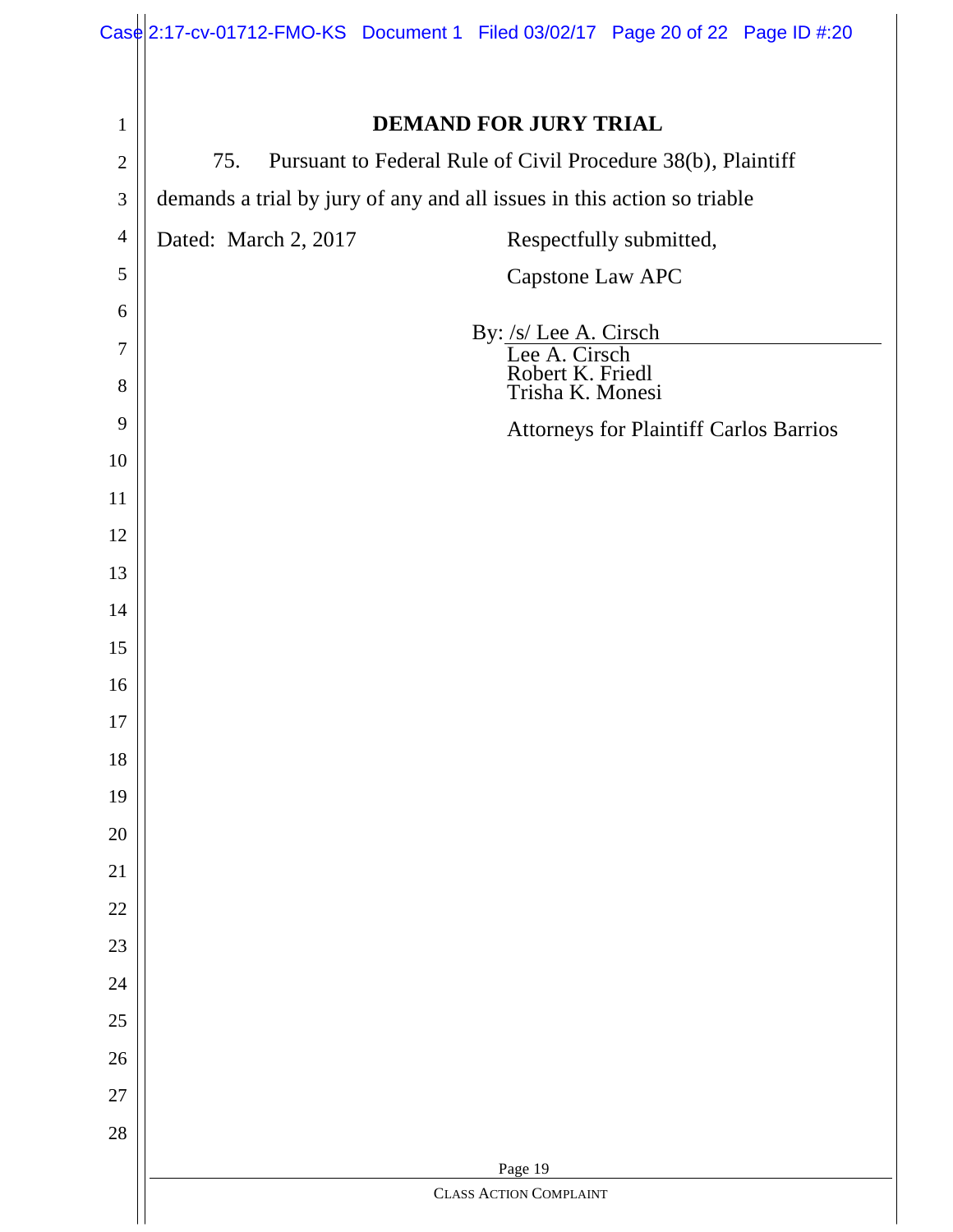Case 2:17-cv-01712-FMO-KS Document 1 Filed 03/02/17 Page 21 of 22 Page ID #:21

# EXHIBIT 1